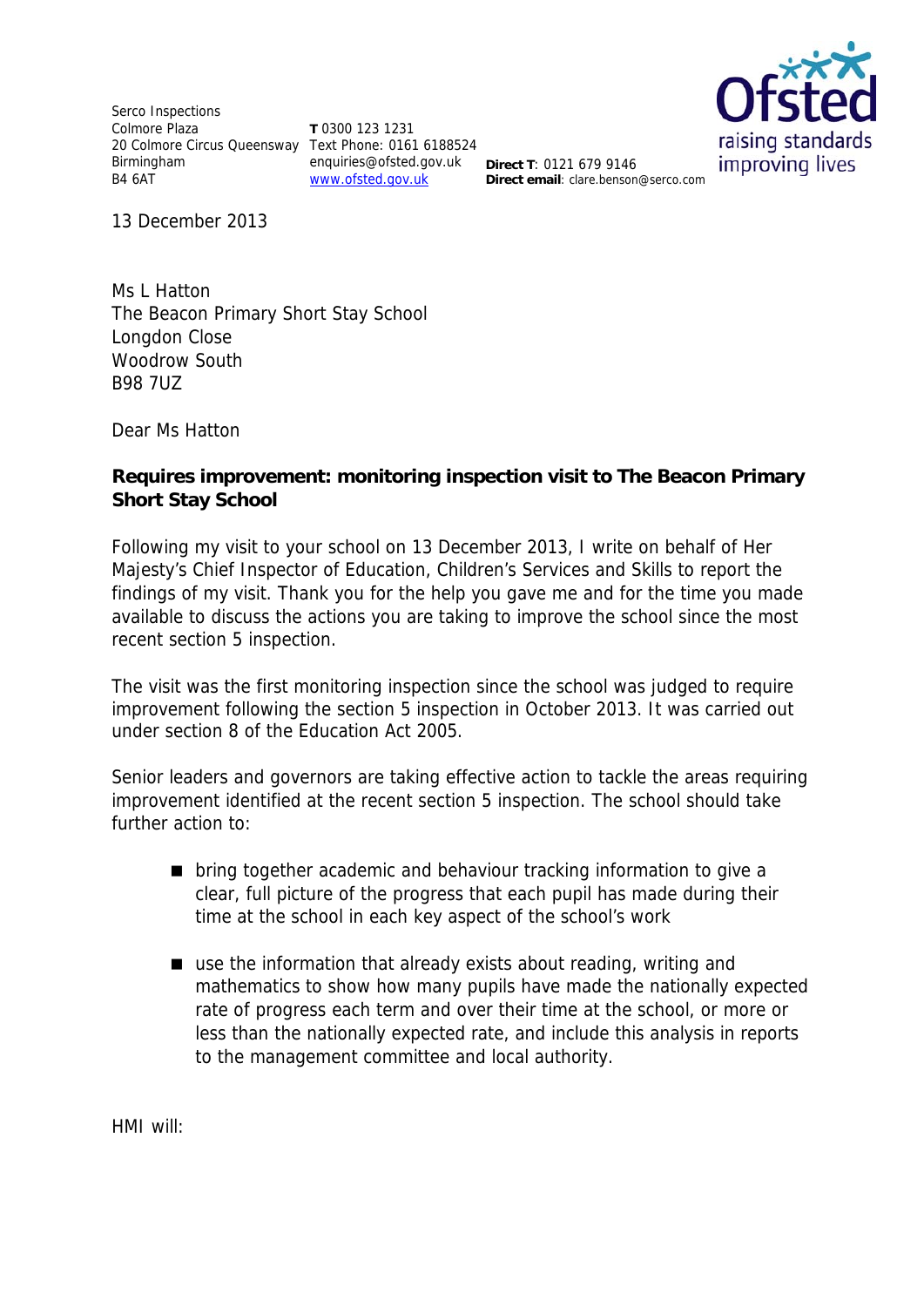

visit the school again in the summer term to look at tracking information and to carry out a work scrutiny and lesson observations alongside the senior leaders.

## **Evidence**

During the visit, I held meetings with you and your deputy headteacher, the Chair of the Management Committee, and a representative of the local authority. The school action plan was evaluated. I briefly visited lessons in both classes.

## **Main findings**

Your action plan is very thorough and focuses closely on the areas for improvement identified during the inspection. The actions have clear timescales although the 'key milestones' are quite broad. The pace of the actions is demanding given the size of your setting. We discussed this and you explained that the management committee are monitoring closely to check that the pace of change is challenging but manageable. You have already taken a number of sensible actions in a short time.

Importantly, you are tailoring the support and professional development offered to different staff to their individual needs. Examples of useful activities include staff observing each other's management of behaviour and visiting local primary and special schools. These activities are carefully recorded by the staff and used to plan the next steps. One teacher, for example, was very analytical about what she had seen in a colleague's classroom and this formed the basis of a useful discussion about the next steps between the teacher and the deputy headteacher. You have held target setting meetings with all teaching assistants and identified their development needs, and started to take action to meet these needs.

You have refined the detailed approach you already had to managing pupils' behaviour. You have realised that not all the staff were in post when the underlying principles of the system were discussed, so the deputy headteacher has organised training and discussion time for staff. A recent 'solutions circle' session, involving the educational psychologist, was part of this. The deputy headteacher's monitoring of the consistency of behaviour management is thorough and leads to actions being taken to improve the consistency further. Around the school, the expectations of pupils' behaviour are clearly displayed. Staff are supported in being consistent by a number of scripts, which help them to use language that is calming and positive but firm and appropriate to the situation.

You have a good range of information about the progress that pupils make. You have identified a way that you think would help you to assess more meaningfully the progress made by pupils who stay for a short period of time. You have good ideas about how this could support your working relationship with mainstream schools to ensure that what you focus on in the six week period is precisely tailored to the